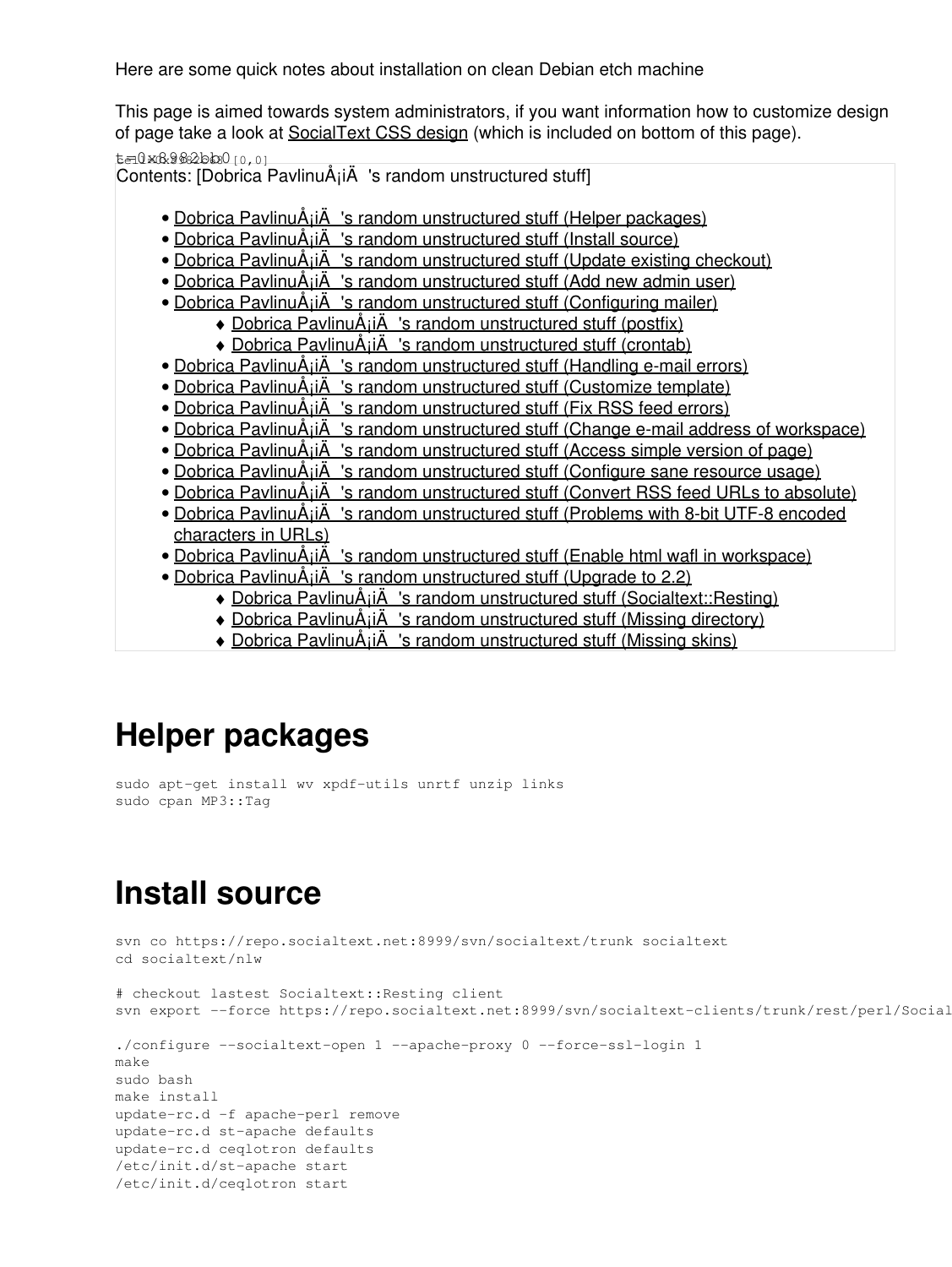## **Update existing checkout**

```
cd socaialtext
svn update
cd nlw
./configure --socialtext-open 1 --apache-proxy 0 --force-ssl-login 1
make
make test
sudo make install
sudo /etc/init.d/st-apache stop
sudo /etc/init.d/ceqlotron restart
sudo /etc/init.d/st-apache start
```
## **Add new admin user**

sudo -u www-data st-admin create-user --email dpavlin@rot13.org --password wikidream \ --first-name Dobrica --last-name Pavlinusic sudo -u www-data st-admin add-workspace-admin --email dpavlin@rot13.org

## **Configuring mailer**

#### **postfix**

Install and configure postfix for mail delivery

```
apt-get install postfix
vi /etc/postfix/main
```
Important lines are following:

```
alias_maps = hash:/etc/aliases, hash:/etc/aliases.deliver
alias_database = hash:/etc/aliases, hash:/etc/aliases.deliver
```
They add /etc/aliases.deliver (which SocialText generates with names of wiki workspaces) to configuration.

Next, we need to create /etc/aliases.deliver.db which is binary version of database needed for postfix. It's extremly important that aliases.deliver file is owned by www-data because postfix picks user which will do e-mail delivery based on owner of aliases file. If your owner of /var/www/socialtext is some other user than www-data you will have to modify following command appropriately:

```
# make www-data owner of file
chown www-data:root /etc/aliases.deliver
# allow root group to write in /etc/
```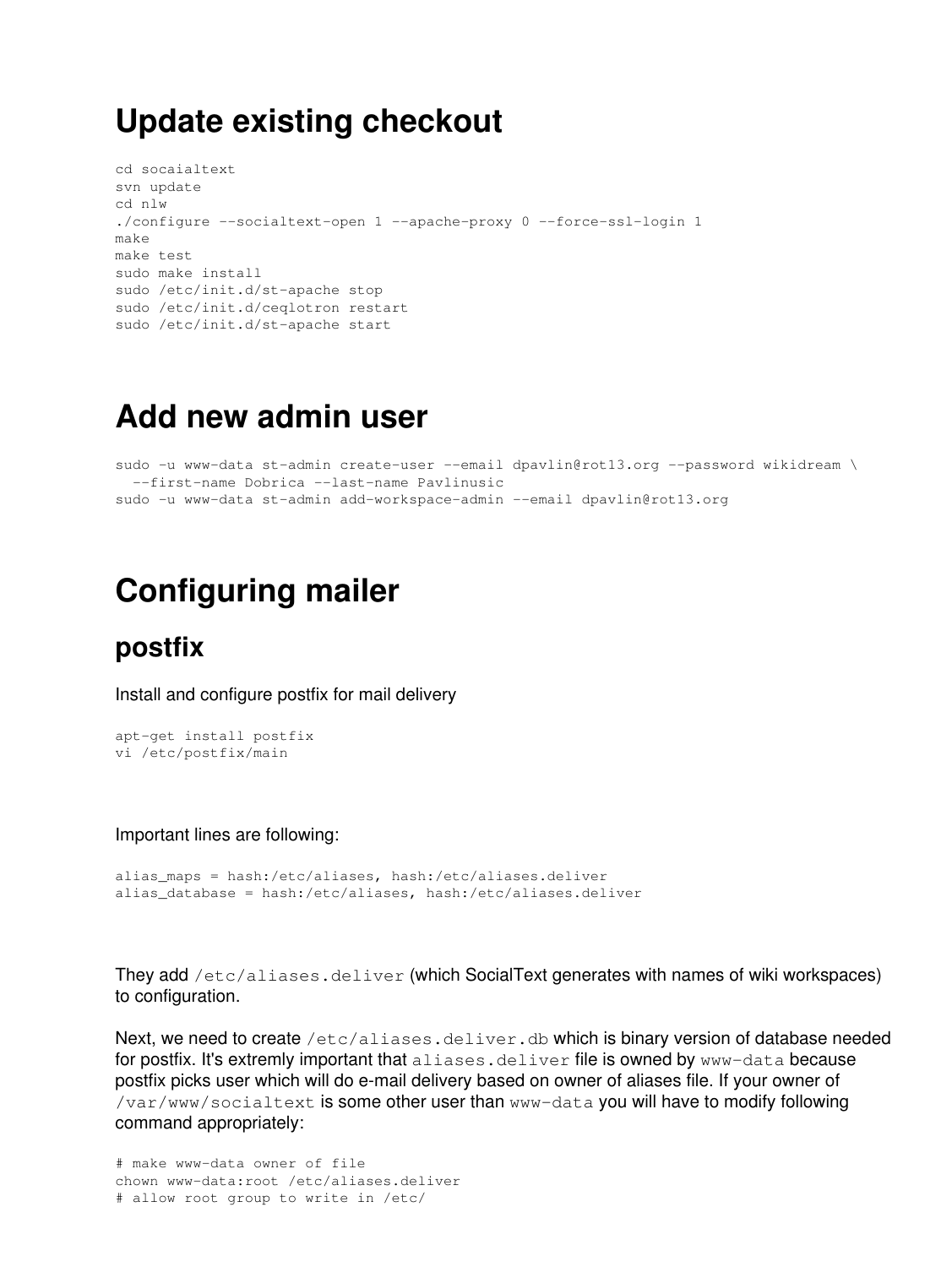chmod g+w /etc/ # create /etc/aliases.deliver.db sudo postalias /etc/aliases.deliver

Now restart postfix as root user

/etc/init.d/postfix restart

#### **crontab**

Add following to /etc/crontab to refresh aliases database for postfix regularly:

\*/10 \* \* \* \* root postalias /etc/aliases.deliver

## **Handling e-mail errors**

sudo tail /var/log/mail.log | grep st-admin

dsn=5.3.0, status=bounced (Command died with status 13: "/usr/local/bin/st-admin deliver-email --workspace bio". Command output: open nlw-stats.log: Permission denied at /usr/local/share/perl/5.8.8/Socialtext/Statistics.pm line 103. END failed--call queue aborted. )

This problem is reported on socialtext-devel list, but no response so far.

```
# sudo vi +24 /usr/local/share/perl/5.8.8/Socialtext/Statistics.pm
Readonly my $LOG_NAME => 'nlw-stats.log';
Readonly my $LOG_PATH => $ENV{APACHE_LOG_DIR}
    ? "$ENV{APACHE_LOG_DIR}/$LOG_NAME" 
    : "/tmp/$LOG_NAME";
```
## **Customize template**

Remove "Did you know?" box from dashboard

```
sudo vi /usr/share/nlw/template/view/homepage
```
Or from your socialtext/nlw checkout (so that make install will install correct one):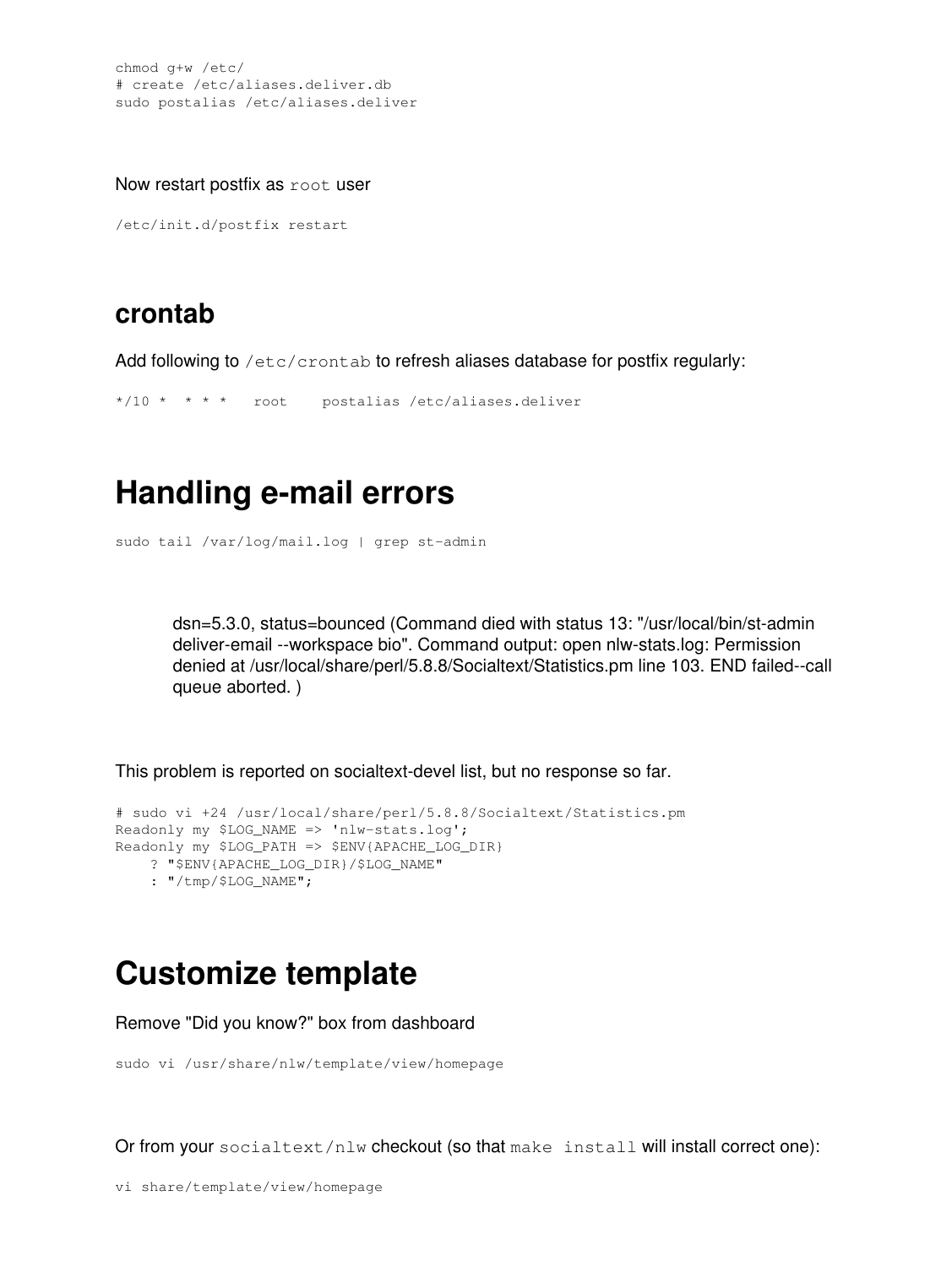## **Fix RSS feed errors**

If you are using {fetchrss http://blog.rot13.org/index.xml} and having problems with RSS feeds, try to re-installing two perl modules:

sudo cpan XML::RSS XML::Atom

## **Change e-mail address of workspace**

This configuration change will feed responses to e-mails generated by wiki back into wiki. You might not want to do that! :-)

```
st-admin set-workspace-config --workspace rot13 \
  email_notification_from_address '"random unstructured stuff" <rot13@wiki.rot13.org>'
```
## **Access simple version of page**

Every SocialText wiki has a lite version available at<http://wiki.example.com/lite/page/:workspace/>

For this wiki it's<http://saturn.ffzg.hr/lite/page/rot13>

## **Configure sane resource usage**

Since SocialText wiki is designed to run on dedicated box, it's resource requiements are not for faint-hearted users. However, if you are installing it on machine with constraint hardware (or virtual machine) you might want to decrease number of apache-perl server which are created on startup and kept running. Each apache child takes about 80Mb of RAM, so lowering number of children will have beneficial effect on your memory usage.

If you open /etc/apache-perl/st-httpd.conf you will see comment that describes command used for generating this configuration. So, let's edit command limits, re-create config and restart apache:

```
vi +485 dev-bin/gen-config
dev-bin/gen-config --sitewide --apache-proxy=0 --hostname=saturn.ffzg.hr
/etc/init.d/st-apache reload
```
## **Convert RSS feed URLs to absolute**

If you need to fetch RSS feeds from remote URLs and those providers create only relative URLs in feeds (like svnweb does) that this patch might help you: [FetchRSSPlugin.pm.diff](https://saturn.ffzg.hr/rot13/index.cgi/FetchRSSPlugin.pm.diff?action=attachments_download;page_name=socialtext_open_wiki_install;id=20070930135911-0-21709)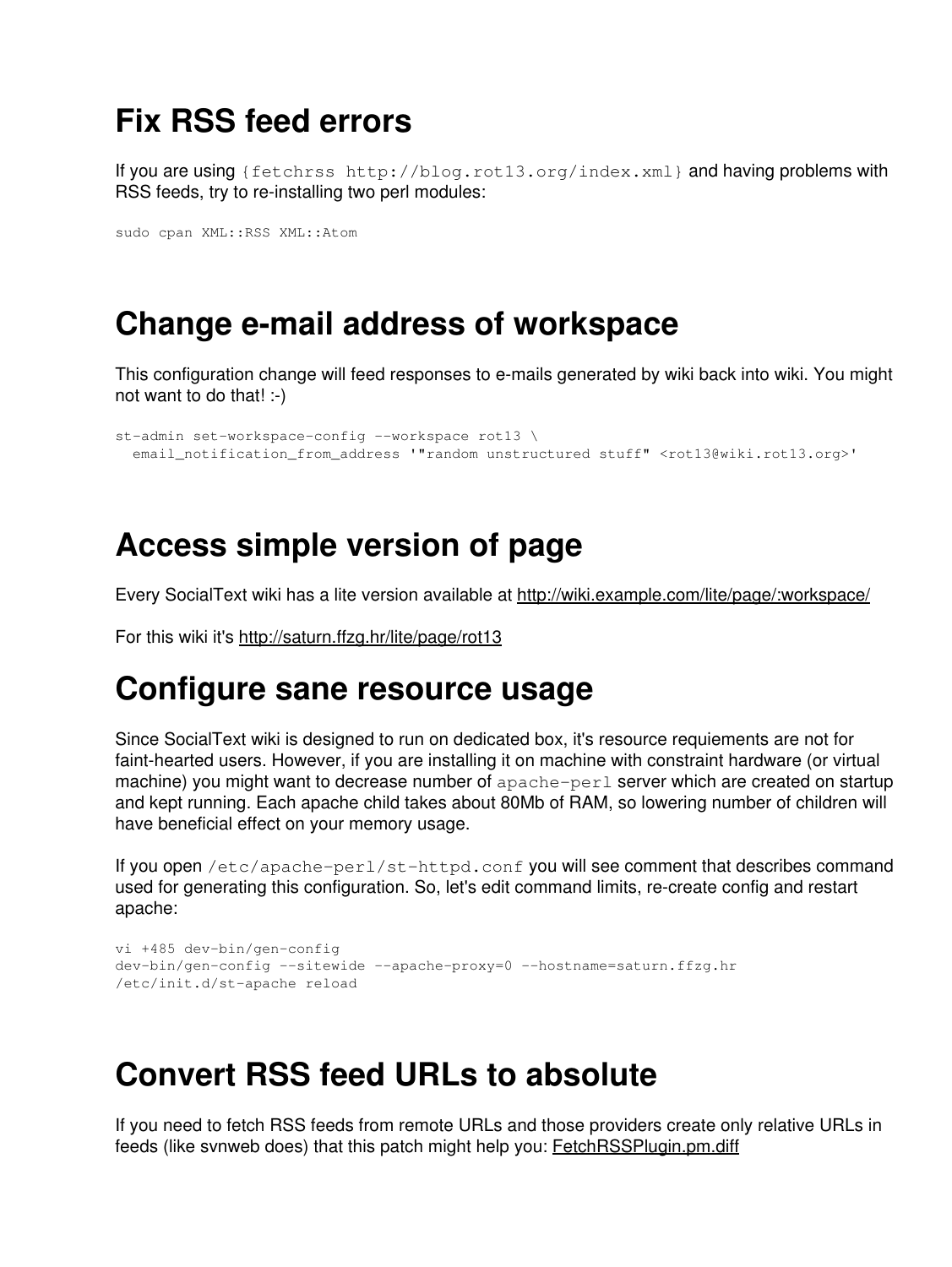It does dirty magic to prepend hostname before URL in feeds making them work from Socialtext wiki which is on different host.

# **Problems with 8-bit UTF-8 encoded characters in URLs**

It seems that trunk of socialtext

```
Repository Root: https://repo.socialtext.net:8999/svn/socialtext
Repository UUID: 593ce9bc-2028-0410-bb98-c566b643a948
Revision: 6127
Node Kind: directory
Schedule: normal
Last Changed Author: jjp
Last Changed Rev: 6028
Last Changed Date: 2007-12-10 19:38:21 +0100 (Mon, 10 Dec 2007)
```
has problems with CGI.pm 3.31. As a temporary work-around use [backpan.sh](https://saturn.ffzg.hr/rot13/index.cgi/backpan.sh?action=attachments_download;page_name=socialtext_open_wiki_install;id=20071215215102-0-8116) to download CGI.pm 3.29 which is known to work.

## **Enable html wafl in workspace**

This enables .html markup which enables embedded html into wiki page

st-admin set-workspace-config --workspace razmjenavjestina allows\_html\_wafl 1

## **Upgrade to 2.2**

There are various problems with this upgrade.

#### **Socialtext::Resting**

For a start, you will have to install Socialtext::Resting clinet **in the middle** of make install because import of help workspace will fail.

You can get it from <https://repo.socialtext.net:8999/svn/socialtext-clients/trunk/rest/perl/Socialtext-Resting>

#### **Missing directory**

mkdir /etc/apache-perl/socialtext-conf.d